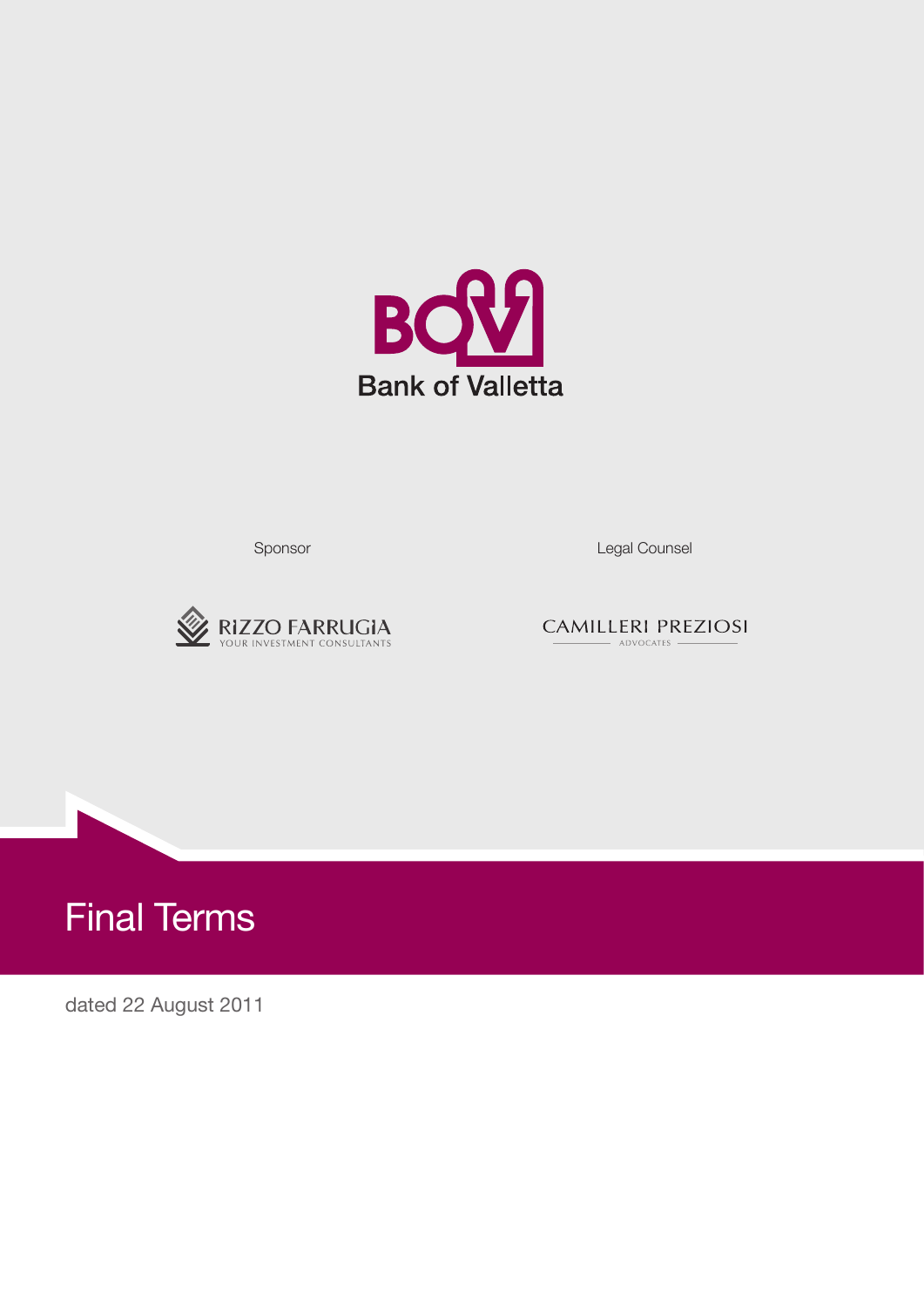# FINAL TERMS

Full information on the Issuer and the issue of the Notes is only available on the basis of the combination of these Final Terms and the Prospectus dated 31 May 2011, as supplemented on the 18 July 2011. The Final Terms will be available for inspection at the registered office of the Issuer.

Date: 22 August 2011

Final Terms

#### Series 1/2011, Tranche 2

Issued pursuant to the

#### €125,000,000

#### Debt Issuance Programme

Dated 31 May 2011

of

#### Bank of Valletta p.l.c.

Issue Price: €100

Issue Date: 29 August 2011

These are the applicable Final Terms of an Issue of Notes under the €125,000,000 Debt Issuance Programme of Bank of Valletta p.l.c. (the "Programme"). Full information on the Issuer and the issue of the Notes is only available on the basis of the combination of the Prospectus dated 31 May 2011, as supplemented on the 18 July 2011, the "Prospectus" and these Final Terms.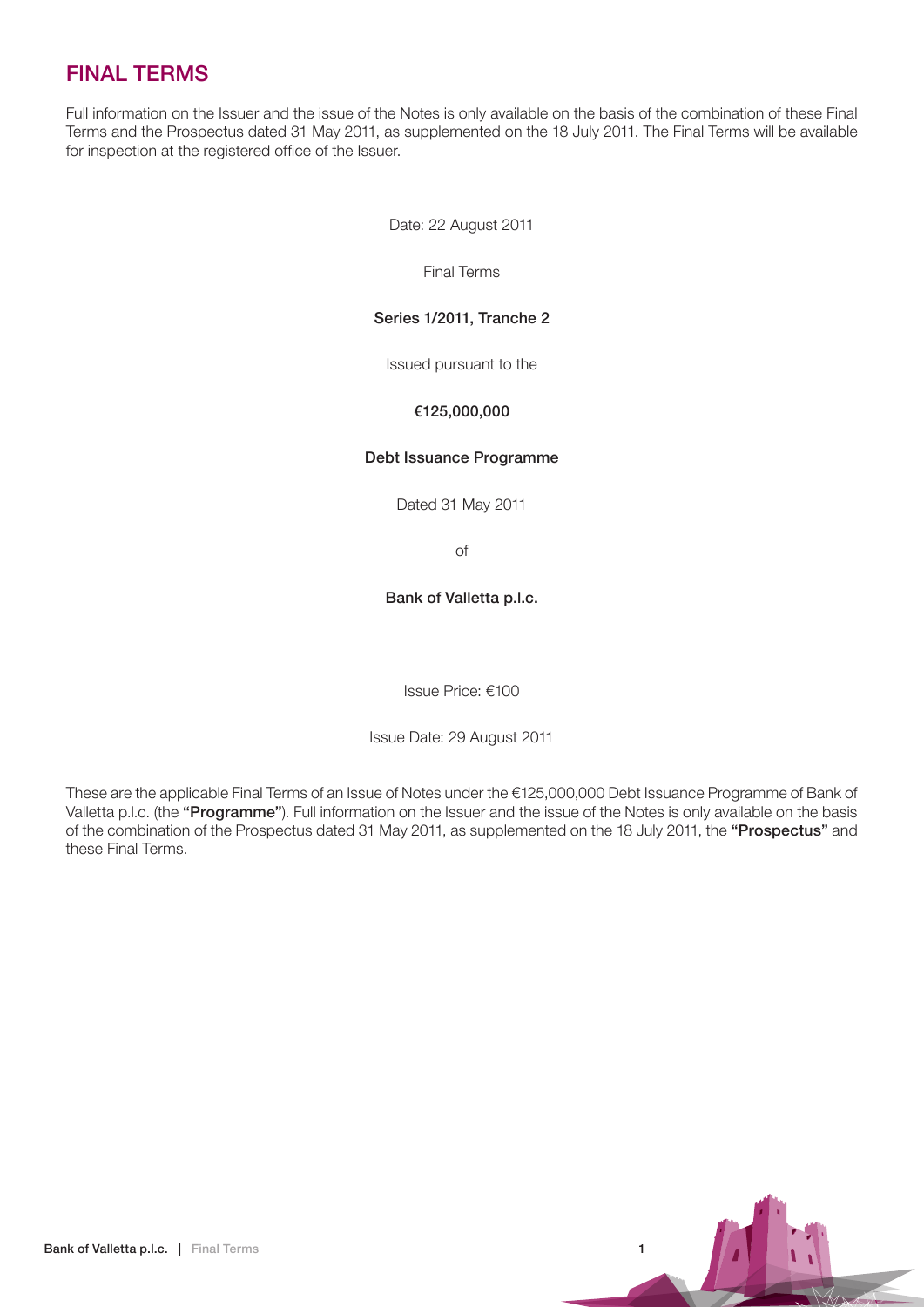# 1 PART I: TERMS AND CONDITIONS

This part of the Final Terms is to be read in conjunction with the Terms and Conditions of the Notes, the "Terms and Conditions" set forth in the Prospectus dated 31 May 2011 pertaining to the Programme, as the same may be supplemented from time to time. Capitalised terms not otherwise defined herein shall have the same meanings specified in the Terms and Conditions.

All provisions in the Terms and Conditions corresponding to items in the Final Terms which are either not selected or completed or which are deleted shall be deemed to be deleted from the Terms and Conditions applicable to the Notes, the "Conditions".

### 1.1 LANGUAGE OF CONDITIONS

#### English

## 1.2 CURRENCY, DENOMINATION, FORM AND TITLE, CERTAIN DEFINITIONS<sup>1</sup>

Specified Currency  $\epsilon$ Aggregate Principal Amount **Maximum of €20,000,000** Specified Denomination **€100** Number of Notes to be issued in each Specified Denomination Maximum of 200,000 Notes Minimum Subscription €1,000

#### 1.3 INTEREST

#### A. Fixed Rate Note Provisions:-<br>
Applicable/Not Applicable

Fixed Rate of Interest **4.80 per cent per annum** and the state of the state of the state of the state of the state of the state of the state of the state of the state of the state of the state of the state of the state of Interest Commencement Date 29 August 2011 First Interest Payment Date 2012 Interest Payment Dates 27 February and 27 August Day Count Fraction

#### B. Floating Rate Note Provisions:- Applicable/Not Applicable/Not Applicable/Not Applicable

#### 1.4 PAYMENTS

#### 1.5 TRANSFERABILITY OF THE NOTES

#### 1.6 REDEMPTION

## 1.7 NOTICES – PLACE AND MEDIUM OF PUBLICATION

Website of the MSE Website of the Issuer

1 The minimum denomination of the Notes will be €100

Specified Currency  $\epsilon$ Redemption Value  $\epsilon$ 100 Register Cut-Off **Fifteen (15) days prior to the Interest Payment Date** 

Transfer cut-off Fourteen (14) days prior to the Interest Payment Date

Maturity Date 2018



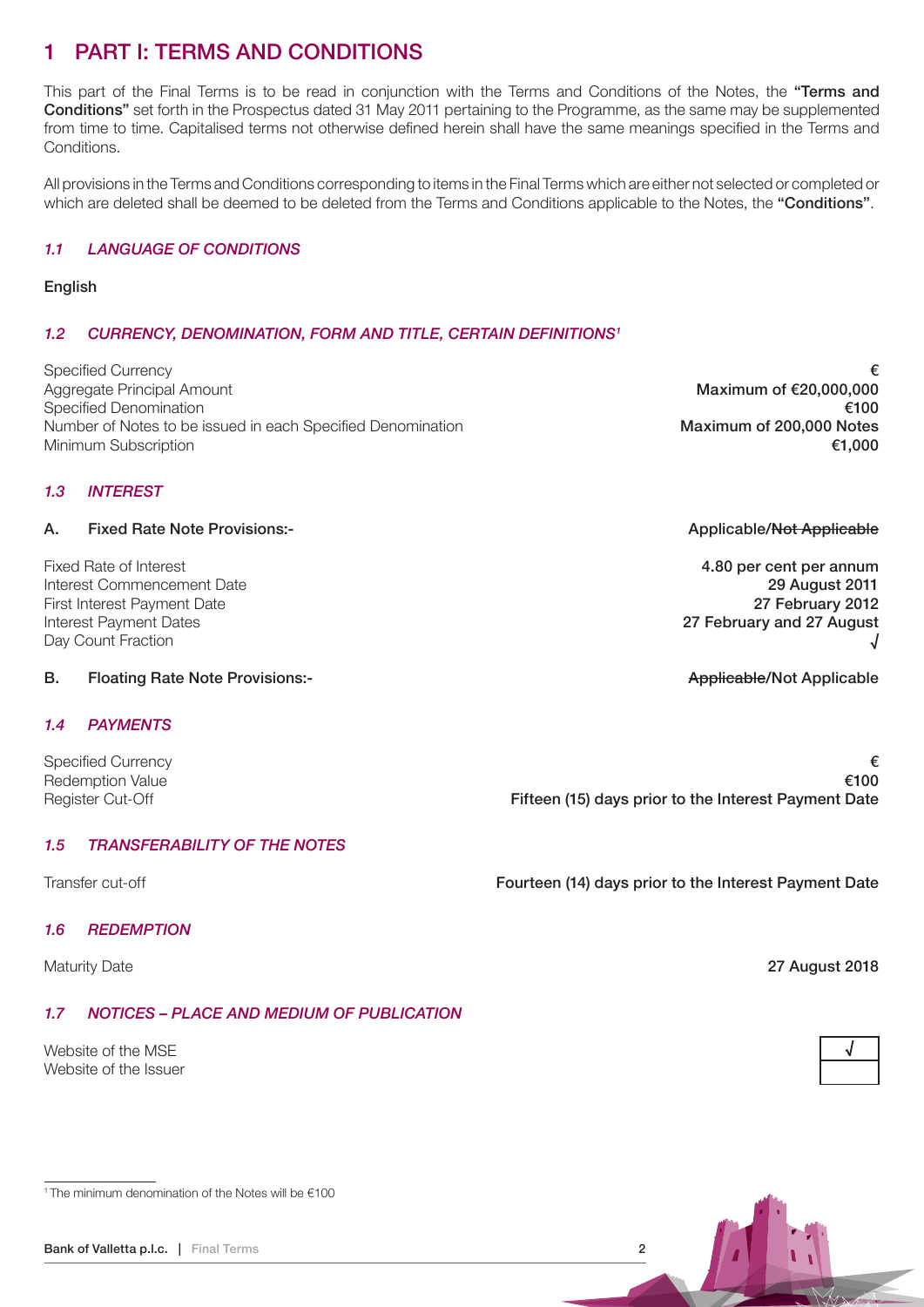# 2 PART II: ADDITIONAL DISCLOSURE REQUIREMENTS RELATING TO NOTES

### 2.1 ESTIMATED EXPENSES RELATING TO THE ISSUE

Expenses are estimated not to exceed E180,000 Expenses are estimated not to exceed

#### 2.2 ISIN

#### ISIN MT0000021296

### 2.3 YIELD

Yield 4.80%

Method of Calculating the yield:

The gross yield calculated on the basis of the interest per annum (4.80%), the Issue Price (€100) and the Redemption Value ( $€100$ ) of the Notes at Maturity Date is four (4) point eight zero (.80) per cent (%).

## 2.4 SELLING RESTRICTION

The Selling Restrictions set out in Section 14 of the Prospectus shall apply Additional Selling Restrictions (specify) n/a

2.5 TAXATION

n/a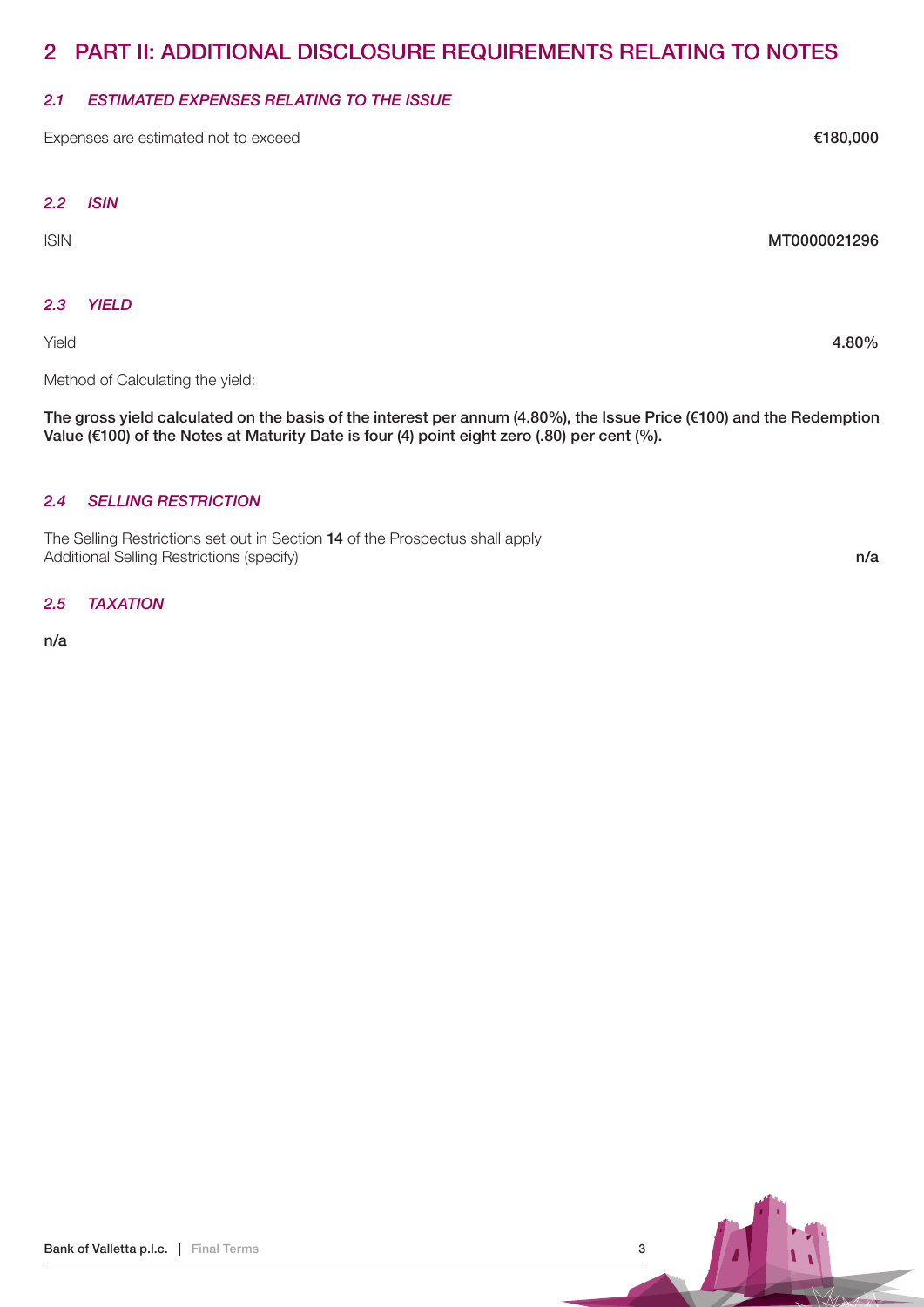# 3 PART III: TERMS AND CONDITIONS OF THE ISSUE

# 3.1 EXPECTED PRICE AND CONDITIONS

Expected price at which the Notes will be offered  $\epsilon$ 100

Amount of expenses & taxes charged to the applicant n/a

The issuance of the Notes under these Final Terms is subject to the following conditions:

The issue and allotment of the Notes is conditional upon the Notes being admitted to the Regulated Market of the Malta Stock Exchange. In the event that the Notes are partly but not fully subscribed, and provided that the subscribed Notes are admitted to the Regulated Market of the Malta Stock Exchange, the subscribed portion shall be allotted to the respective applicants.

Categories of potential investors to which the Notes are offered:

- A. The Notes shall be offered to the following categories of persons:
	- i. To such persons that applied for the Tranche 1 Notes issued by the Issuer on the 10 August 2011 (the "Tranche 1 Notes") but were not allotted in full (the "Tranche 1 Investors") and in which respect the Issuer has reserved €15,345,000 in nominal value of Notes; and
	- ii. To:
		- (a) such credit institutions licensed under the Banking Act, Cap. 371 of the laws of Malta, and,
		- (b) such insurers licensed under the Insurance Business Act, Cap. 403 of the laws of Malta,

from whom the Issuer has received a duly completed subscription agreement (the "Credit Institutions and Insurers") and in which respect the Issuer has reserved €4,655,000 in nominal value of Notes.

- B. The Issuer shall allot the Notes to the Tranche 1 Investors and the Credit Institutions and Insurers in the following order of priority:
	- i. Each of the Tranche 1 Investors shall be preferred up to an amount equivalent to the amount of the Tranche 1 Notes which were originally applied for but not allotted in their favour (the "Amount Not Allotted"). Any amount of Notes applied for by each Tranche 1 Investor in excess of the Amount Not Allotted shall be disregarded and shall not be allotted;
	- ii. Subject to (i) hereof, the Credit Institutions and Insurers shall be preferred up to €4,655,000 in nominal value of the Notes. In the event that the amount of the Notes reserved in favour of the Tranche 1 Investors pursuant to this Section 3.1 is not applied for in full, the remaining balance thereof may be utilised to satisfy applications by the Credit Institutions and Insurers in excess of the amount of €4,655,000 reserved in their favour.

## 3.2 METHOD OF DISTRIBUTION

Application for the Notes by Tranche 1 Investors may be made through any of the authorised financial intermediaries listed in Annex 1 to these Final Terms ("AFIs").

## 3.3 FORM OF COMMITMENT

Underwriting **n/a** and the set of the set of the set of the set of the set of the set of the set of the set of the set of the set of the set of the set of the set of the set of the set of the set of the set of the set of t

3.4 COMMISSIONS

Selling Commission **6.50%** on the value of the Notes allotted, which commission is payable to AFIs in respect of applications by Tranche 1 investors Other **notation in the contract of the contract of the contract of the contract of the contract of the contract of the contract of the contract of the contract of the contract of the contract of the contract of the contrac**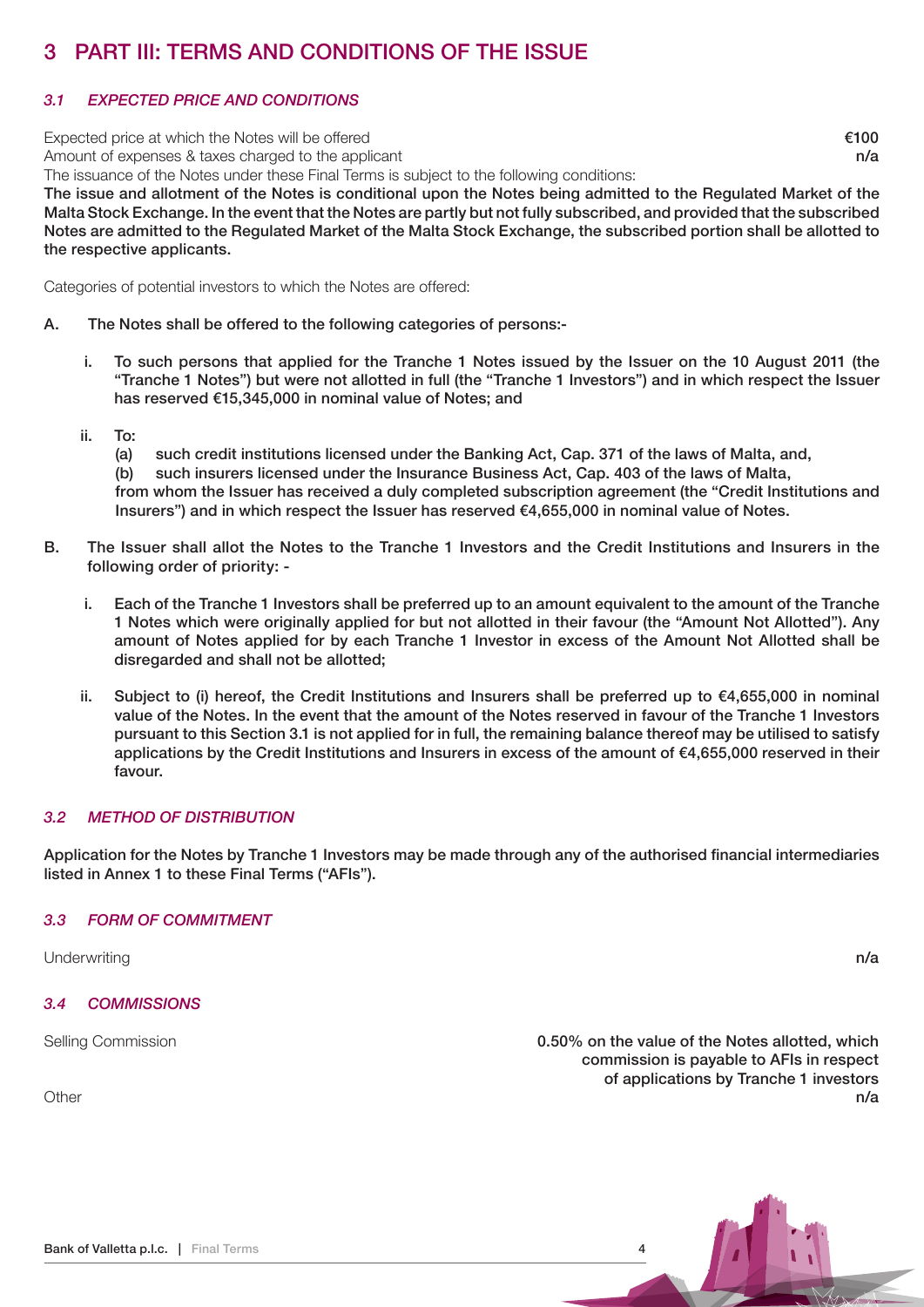## 3.5 TIMETABLE

Application Forms available from authorised financial intermediaries 23 August 2011 Opening of Subscription Lists 25 August 2011 Closing of Subscription Lists 2011<br>
Announcement of Basis of Acceptance<br>
29 August 2011 Announcement of Basis of Acceptance<br>
Commencement of Interest on the Notes<br>
29 August 2011 Commencement of Interest on the Notes Issue Date 2011<br>
Issue Date 2011<br>
Refunds of Unallocated Monies 2011 Refunds of Unallocated Monies<br>
Dispatch of Allotment Advices<br>
Dispatch of Allotment Advices Dispatch of Allotment Advices

### 3.6 ADMISSION TO TRADING AND DEALING ARRANGEMENTS

Malta Stock Exchange Yes Requiated Market **Yes** Yes n/a<br>Date of Admission and Date of Admission and Date of Admission and Date of Admission and Date of Admission and D Commencement of Dealing<br>Requiated Markets or equivalent markets on which, to the knowledge **Expected 09 September 2011**<br>**The Notes comprising Tranche 1 of Series 1** Regulated Markets or equivalent markets on which, to the knowledge The Notes comprising Tranche 1 of Series 1<br>The Notes comprising Tranche 1 of Series 1 of the same Series to be offered or admitted to were admitted to the of the Issuer. Notes of the same Series to be offered or admitted to trading are already admitted to trading. Malta Stock Exchange on the 19 August 2011

Expected 07 September 2011

### 3.7 ADDITIONAL INFORMATION

Manner and Date of Publication of Results of Offer of Notes Company Announcement on the website of the Malta Stock Exchange on the 29 August 2011.

Process of Notification of Amounts Allotted <sup>2</sup> Company Announcement on the website of the Malta Stock Exchange on the 29 August 2011.

#### Method and time limits for paying up, and for delivery of, Notes

Application Forms by Tranche 1 Investors are to be submitted to the Issuer between 08.30 hours on Thursday, 25 August 2011 and 12.00 hours on Friday, 26 August 2011 (or earlier at the discretion of the Issuer). Notes shall be allotted in full to the Tranche 1 Investors (up to an amount equivalent to the Amount Not Allotted). Any Notes applied for by the Credit Institutions and Insurers in excess of the portion reserved in their favour in terms of Section 3.1B(ii) of these Final Terms shall be allocated to them according to an allocation policy still to be determined by the Issuer.

#### Reduction of subscription & refunds

In the event that pursuant to the allocation policy, Notes are not allotted to the Credit Institutions and Insurers, or a smaller number of Notes than the number so applied for are allotted, the Credit Institutions and Insurers shall receive a full refund or, as the case may be, the balance of the price of the Notes applied for but not allotted, without interest, by credit transfer to such account indicated by the applicant, at the Credit Institutions' and Insurers' sole risk, by 01 September 2011.

Other relevant terms and conditions notice that the conditions is not all the conditions of the conditions of  $n/a$ Information from a third party (insert details)  $n/a$ Source of Information **n/a** 

#### 3.8 LISTING

The above Final Terms comprise the details required to list this issue of Notes pursuant to the €125,000,000 Debt Issuance Programme of Bank of Valletta p.l.c. (as from 29 August 2011).

#### 3.9 RESPONSIBILITY

The Directors of the Issuer accept responsibility for the information contained in these Final Terms as set out in the section "Responsibility Statement" in the Prospectus.



<sup>&</sup>lt;sup>2</sup> Dealings in the Notes may not commence prior to the said notification.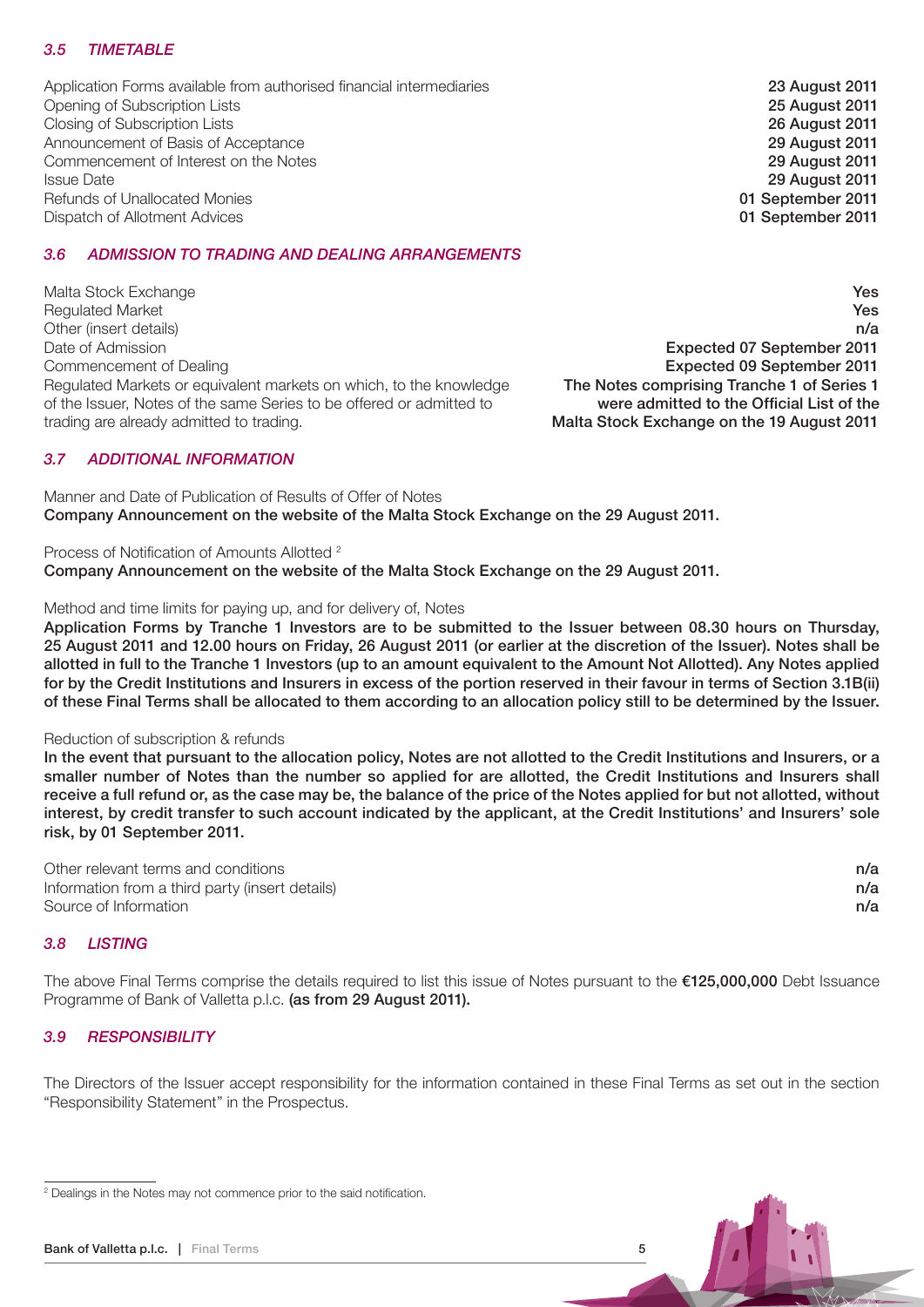# AUTHORISED FINANCIAL INTERMEDIARIES

### MEMBERS OF THE MALTA STOCK EXCHANGE

Atlas JMFS Investment Services Ltd **Tel: 2122 4410 / 2326 5690** 67, Level 3, South Street, Fax: 2122 3810 / 2326 5691 Valletta VLT1105 www.atlasjmfs.com

Bank of Valletta p.l.c. **Bank of Valletta p.l.c.** Tel: 2131 2020 Financial Markets & Investments Fax: 2275 1733 BOV Centre, Cannon Road, Santa Venera SVR 9030 www.bov.com

Charts Investment Management Services Ltd Tel: 2122 4106 Valletta Waterfront, Vault 17, Pinto Wharf Fax: 2124 1101 Floriana FRN 1913 www.charts.com.mt

**Curmi & Partners Ltd** Tel: 2134 7331 Finance House, Princess Elizabeth Street, Fax: 2134 7333 Ta' Xbiex XBX 1102 www.curmiandpartners.com

GlobalCapital Financial Management Ltd **Tel: 2134 2342** Testaferrata Street, Fax: 2328 2207<br>Ta' Xhiex XRX 1403 Control of Ta' Xhiex XRX 1403

HSBC Stockbrokers (Malta) Ltd Tel: 2380 2211 1st Floor, Business Banking Centre, Fax: 2380 2475 Mill Street, Qormi QRM 3101 www.hsbcmalta.com

Lombard Bank Malta p.l.c. Tel: 2124 8411 67, Republic Street, East 2558 1150<br>Valletta VI T 1117

Rizzo, Farrugia & Co. (Stockbrokers) Ltd **Tel: 2258 3000** Tel: 2258 3000 Airways House, Third Floor, The Contract of the Contract of the Contract of the Contract of the Contract of the Contract of the Contract of the Contract of the Contract of the Contract of the Contract of the Contract of th High Street, Sliema SLM 1549 www.rizzofarrugia.com

#### INVESTMENT SERVICES PROVIDERS

APS Bank Ltd Tel: 2560 3362 Investment Services Unit, APS Centre Fax: 2560 3001 Level 2, Tower Street, B'Kara BKR 4012 www.apsbank.com.mt

Superintending the USBC Bank (Malta) p.l.c. the control of the control of the control of the control of the control of the control of the control of the control of the control of the control of the control of the control o HSBC Shareshop, High Street, Sliema SLM 1549 www.hsbcmalta.com

Michael Grech Financial Investment Services Ltd Tel: 2155 4492 The Brokerage, St Marta Street, Fax: 2155 9199 Victoria Gozo VCT 2550 www.michaelgrechfinancial.com

www.globalcapital.com.mt

www.lombardmalta.com